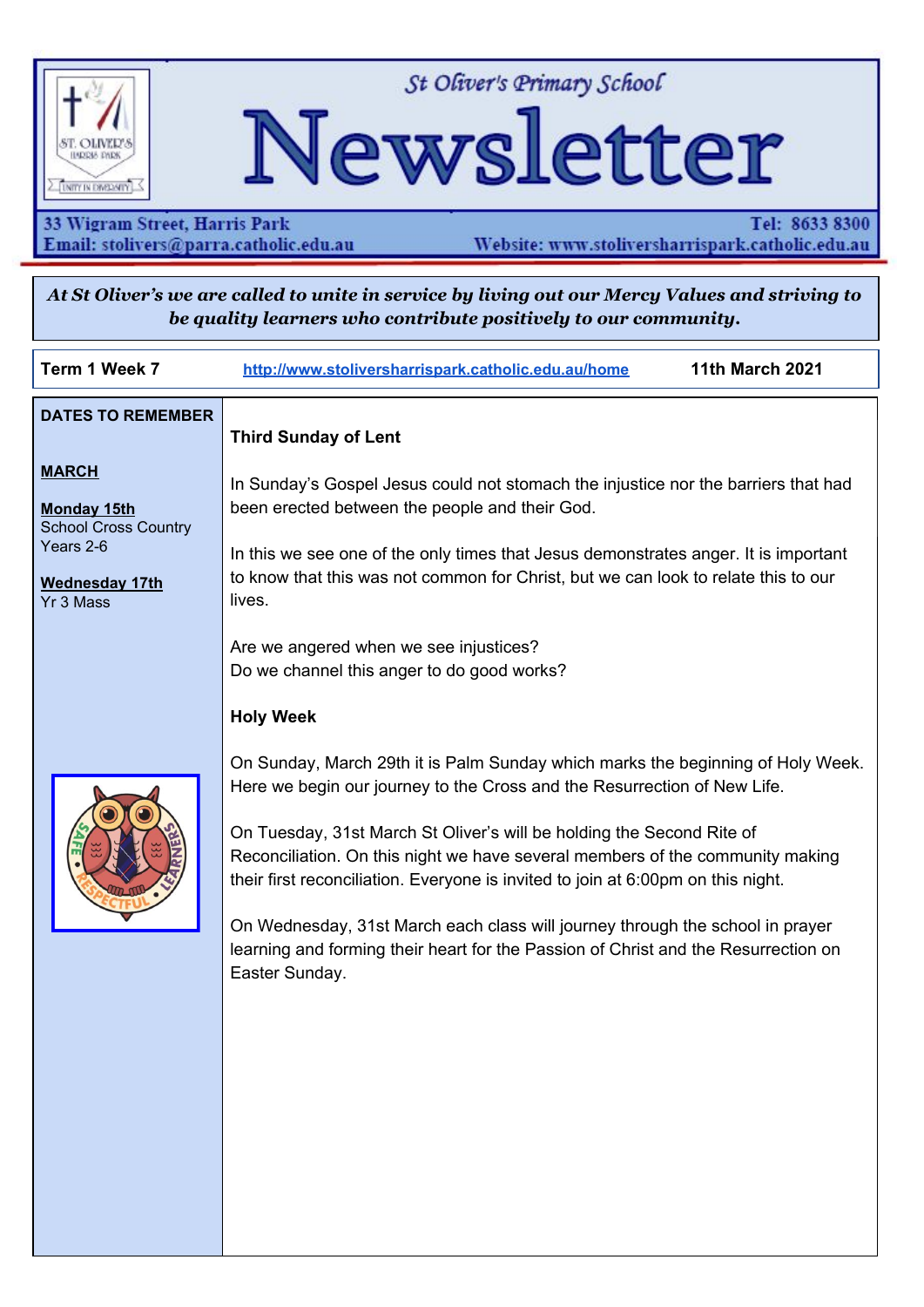#### **PBS4L - Oli News**

**PBS4L Focus - Week 7** We are respectful by following instructions.



**Oli Star Class**

Congratulations to Yr 5



#### **Diocesan Swimming**

Congratulations to Lili, Mathieu and Ryan who competed in the Diocesan swimming competition on Tuesday. The community is proud of their wonderful achievements.

#### **Reminder Cross Country**

Next Monday, 15th March (back up date Monday, 22nd March) All students in Yrs 2 - 6 will compete in this long distance running event. Holroyd Sportsground, Peel St, Holroyd Bus to and from Holroyd Sportsground, leaving school at 9.15am.

We would like students to wear their Colour House colour shirt if they have one. House points will begin to be awarded at this carnival which carries over to the Athletics Carnival.

If you do not have a colour house shirt, please wear your St Oliver's sport uniform polo.

## Easter Raffle Donations

## It is time again for our Easter Egg Raffle!

We are asking each family to bring in Easter eggs for our Easter raffle. The more eggs, the more prizes we will have.

We will be sending home a book of raffle tickets in the next few weeks for families to sell.

Thank you for your continued support.

| <b>Sick children</b>                                       | <b>Change of Details:</b> If you have changed any of your |
|------------------------------------------------------------|-----------------------------------------------------------|
| Please do not send your child to school if they are unwell | contact details (including emergency contacts) or address |
| eg: cough, sore throat, runny nose.                        | please come and see Kim or Anna in the office so we can   |
| If your child is unwell at school, we will be contacting   | update these for you.                                     |
| parents to pick up their child. Any child who presents as  |                                                           |
| sick are sent to sickbay and isolated.                     |                                                           |
| We appreciate your understanding.                          |                                                           |

**Enrolments -** are now open for Kindergarten 2022. If you have a child who will turn 5 before the 31st July, 2022, you are welcome to collect an enrolment package from the office and apply for enrolment. If you know of families in the area looking for a quality Catholic education for their child, please let them know that we are currently accepting enrolments.Offers for places in our Kindergarten 2022 will begin this term.

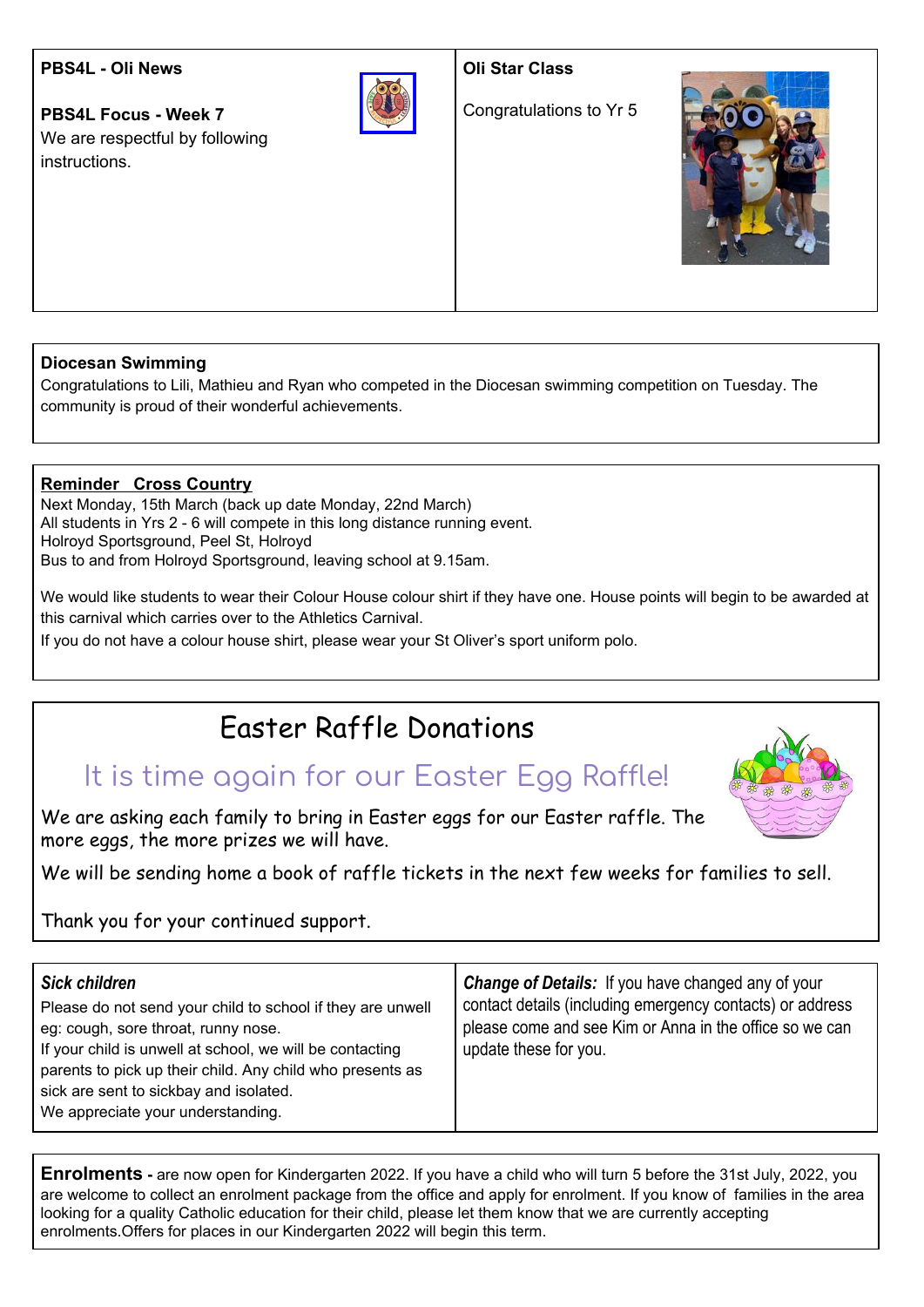# **Focus On Learning**



The following article comes from the *esafety Commissioner* and has lots of tips and ideas to help our children be safe while gaming online. We featured the first part last week. The full article can be found at <https://www.esafety.gov.au/parents/big-issues/gaming>

## Online Gaming

#### **Is your child spending too much time gaming?**

There is no magic number of hours, but your child may be spending too much time playing games if their gaming starts to have negative impacts on them or your family.

#### **Look out for signs such as:**

- less interest in social activities like meeting friends or playing sport
- not doing so well at school
- tiredness, sleep disturbance, headaches or eye strain
- changes in eating patterns
- reduced personal hygiene
- obsession with particular websites or games
- anger when being asked to take a break from online activity, or appearing anxious or irritable when away from the computer
- becoming withdrawn from friends and family

In some cases, setting firm limits as a family may be enough to help address too much gaming. But there may also be underlying problems like depression and anxiety that are linked to problematic internet use. Our guide to managing [time](https://www.esafety.gov.au/parents/big-issues/time-online) [online](https://www.esafety.gov.au/parents/big-issues/time-online) for parents and carers can help you get things under control.

## Grooming and bullying through in-game chat

#### **Network games involve multiple players — in some cases even hundreds or thousands of players.**

With these games, your child could be communicating with strangers, including adults, through web cam, private messaging or online chat, increasing the risk of contact from online abusers, or bullying from other players. eSafety research insights

- Children aged 11 to 12 are most likely be bullied by other players, with around 22% in this age group reporting a bullying experience, compared to 17% of multiplayer gamers overall.
- 42% of young people bullied while gaming online responded by turning off the in-game chat function,
- 41% ignored the bullying and 38% stopped playing a game with the person.
- Nearly 30% reported the bullying to game moderators.

Find out more in eSafety [Research:](https://www.esafety.gov.au/about-us/research/youth-online-gaming-state-of-play) State of Play — Youth and Online Gaming in Australia,

#### **Help your child maintain their privacy**

- Encourage your child not to share personal information like their full name, birthdate, address, phone number, school name or identifiable photos.
- Suggest they use an avatar or other image with a screen name that does not reveal their real name.
- Warn them not to talk to another player in private chat or game chat mode.

#### **Be alert to grooming behaviour**

- Tell your child to notify you immediately if a stranger tries to start a conversation about something inappropriate or requests personal information.
- If you suspect your child is being groomed online, you should report this to your local police or [Crimestoppers](https://www.crimestoppers.com.au/)
- Read more advice in our guide to unwanted contact and [grooming](https://www.esafety.gov.au/parents/big-issues/unwanted-contact) for parents and carers.